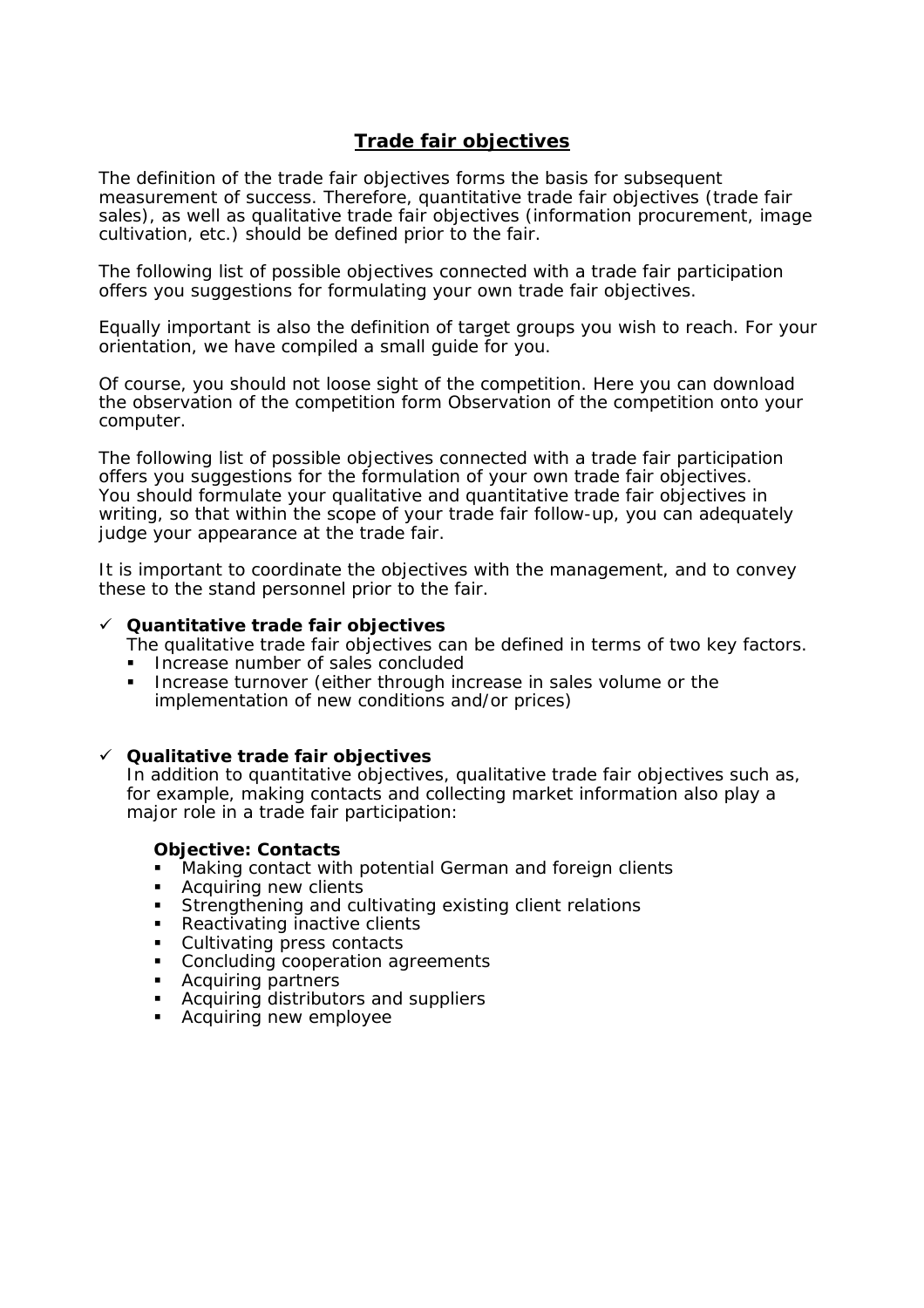# **Objective: Market information**

- Information about state of the sector
- Observation of the competition (information about price and product policy of competitors)
- Monitoring of competitiveness
- Requirements of the target groups consumer behaviour
- Reactions of the target group to innovations
- I dentification of market niches
- Information about innovations and market trends
- Export opportunities

## ! *Target groups*

The definition of the target groups who want to address with your products can be deduced from the trade fair objectives. Target groups are, among others, end-consumers, wholesalers and retailers, sales agents, suppliers, press and public.

The communication concept (advertising message, advertising material, and composition of the fair team) should be designed according to the defined target group.

## " **Advertising message**

The advertising message must promise the buyer a benefit and/or a service which is unique. Information about the product must be designed dependent on target groups, i. e. while the information should be simple and easily understandable for the end-consumer, information for buyers should contain many technical details.

# " **Advertising material**

You should fundamentally consider which advertising material (brochure, leaflet, photos of exhibited products, etc.) you want to use at a trade fair. The content and look of the chosen advertising material should meet the requirements of your target group.

## " **Trade fair personnel**

The trade fair team members should also be chosen dependent on the target group. If you want to make contact with new suppliers, it would be advisable to take members of the buying department with you to the trade fair. On the other hand, for complicated, technical exhibits, it is advantageous to have several members of staff from research and development present on the stand in order to explain them.

## ! *Monitoring trade fair success*

To monitor trade fair success means calculating the profitability of a trade fair, recording contact costs and comparing the company´s trade fair participations over years. This information is an important criterion for deciding on participation at future fairs.

If you want to know how successful your appearance at a trade fair actually was, it is not sufficient to concentrate solely on sales. Instead, indices for monitoring trade fair success must be drawn up. In this connection, the basis of all success monitoring is the systematic recording of contacts with the aid of a trade fair report.